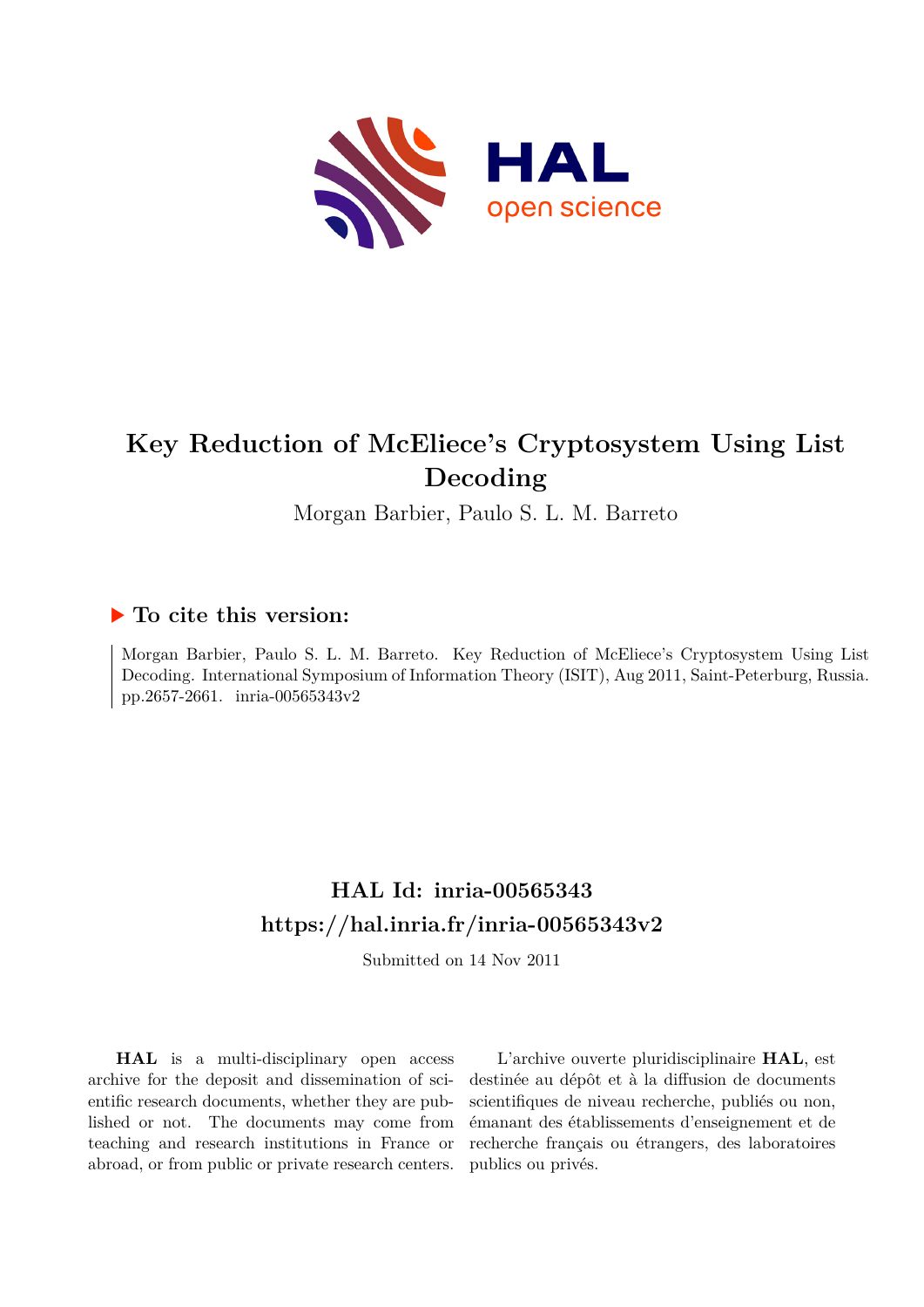## Key Reduction of McEliece's Cryptosystem Using List Decoding

Morgan Barbier<sup>∗</sup> Paulo S. L. M. Barreto†

#### Abstract

Different variants of the code-based McEliece cryptosystem were proposed to reduce the size of the public key. All these variants use very structured codes, which open the door to new attacks exploiting the underlying structure. In this paper, we show that the dyadic variant can be designed to resist all known attacks. In light of a new study on list decoding algorithms for binary Goppa codes, we explain how to increase the security level for given public keysizes. Using the state-of-the-art list decoding algorithm instead of unique decoding, we exhibit a keysize gain of about 4% for the standard McEliece cryptosystem and up to 21% for the adjusted dyadic variant.

#### 1 Introduction

The past few years have seen a renewed interest in code-based cryptosystems due to their resistance to known quantum attacks [9]. The famous McEliece asymmetric cryptosystem [19] is perhaps the most studied of them. The private key is the generator matrix of a code  $\mathcal C$  and the public key is obtained from this generator matrix by a permutation of its columns followed by a multiplication by an random invertible matrix. This public key is thus a generator matrix of  $\alpha$  code  $\mathcal{C}'$  equivalent to  $\mathcal{C}$ . The encryption consists in encoding the plaintext into a codeword  $c' \in \mathcal{C}'$  using the public key and randomly adding as many errors as made possible by the decoding algorithm of  $C$ . The decryption step consists in decoding the cyphertext over  $\mathcal{C}$ , thanks to the private key.

The McEliece cryptosystem delivers high encryption and decryption speeds compared to other systems like RSA [20] but suffers from the large size of the associated keys which makes it unpractical. Lately, a lot of effort has been put into the design of variants based on different code families in order to reduce the size of the keys. For example, in 2008, a solution was proposed for signature

<sup>\*</sup>Computer Science laboratory of École Polytechnique - LIX - INRIA Saclay - Île de France morgan.barbier@lix.polytechnique.fr

<sup>&</sup>lt;sup>†</sup>Department of Computer and Digital Systems Engineering - Escola Politécnica, University of S˜ao Paulo, Brazil pbarreto@larc.usp.br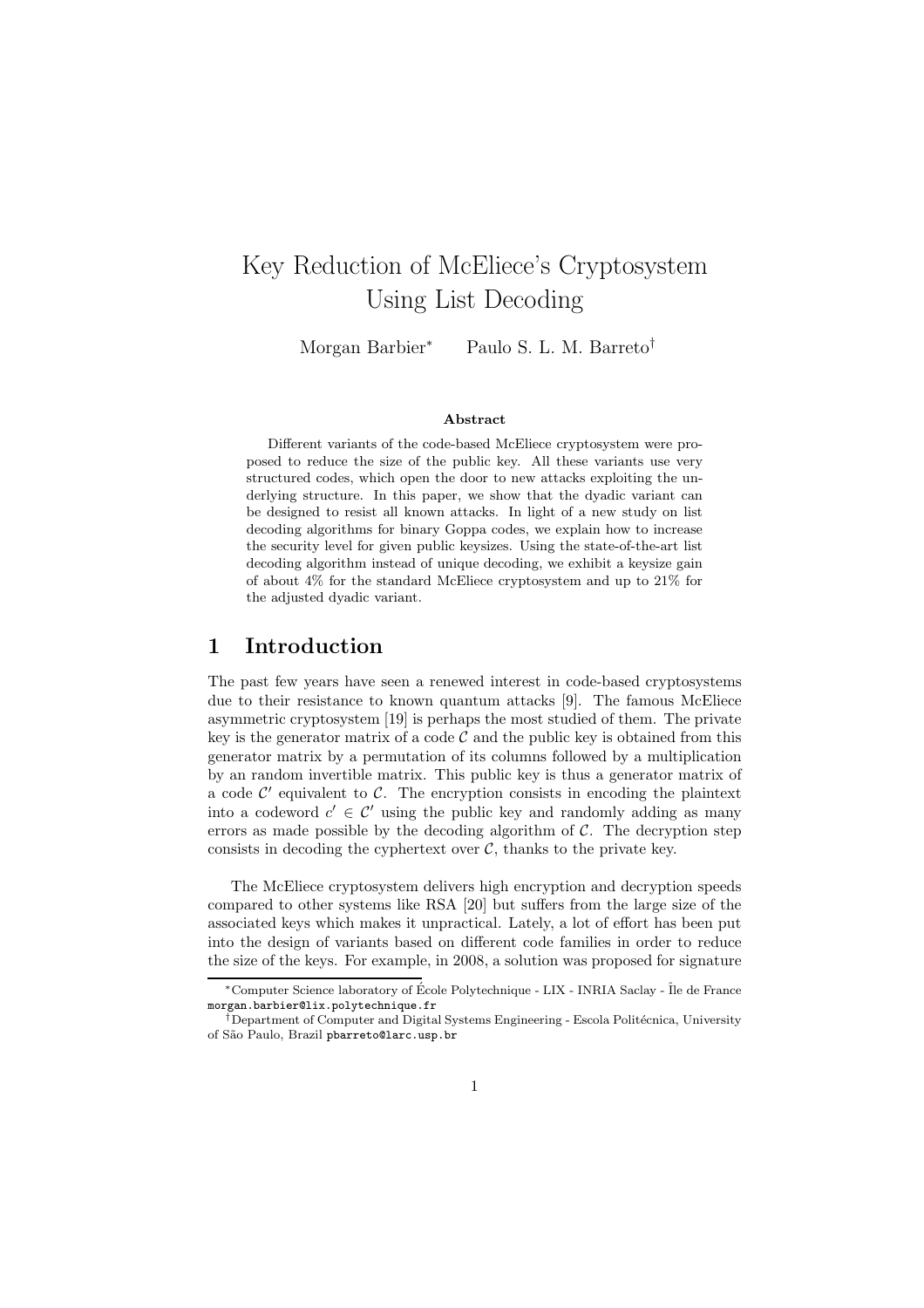schemes using double-circulant matrices [1]. In [4], the authors proposed a key reduction for the McEliece cryptosystem using quasi-cyclic alternant codes. The same year, a method using the sub-family of classical binary Goppa codes, called quasi-dyadic codes, was introduced in [20], adapting the idea from [4]. Another key reduction technique formulated in [5] hides the structure of a subcode of generalized Reed-Solomon codes. Generally speaking, all of these key reduction techniques involve the introduction of some kind of additional structure. As a cryptographic rule of thumb, the presence of unneeded structure is often seen as a potential angle of attack. Indeed, cryptanalysts quickly proposed new structural attacks against the aforementioned variants [14,23,27].

Roughly speaking, we can distinguish between two types of attacks. The first type tries to recover the plaintext from the cyphertext, without the knowledge of the private key. It is clear that increasing the number of errors during the encryption step will make this kind of attacks more difficult. Bernstein, Lange and Peters contributed to assess the effectiveness of such attacks in [11] by giving asymptotic analysis of different decoding algorithms for code-based cryptography. Moreover, working within a strict complexity model, Finiasz and Sendrier exhibited lower bounds for system designers [15] by taking into account the costs of the best decoding attacks [27].

The second type of attacks consists in retrieving the private key from the available public one. Such an attack was recently introduced in [14] and boils down to computing a Groebner basis to find the structure of an alternant code. The McEliece variant with the parameters proposed in [4] is considered to be broken by this attack. While the dyadic instance from [20] is also vulnerable, this variant can be made more robust as shown in Section 3.

This paper is organised as follows. Section 2 is devoted to the decoding of binary Goppa codes, most precisely on the correction radius of different decoding algorithms. In Section 3 we show how the dyadic variant can be made more secure against [14] and present our results on keysize reduction obtained using the best known list decoding algorithm for the classical and modified, hardened variants of the McEliece cryptosystem.

### 2 List decoding of binary Goppa Codes

Since a major part of the cryptanalysis of code-based cryptography is intimately linked to error correction, a natural idea is to add as many errors as possible during the encryption step, provided that the recipient is still able to correct them. Decoding a random code is a hard problem; indeed it was shown that decoding general codes is NP-complete [6]. The McEliece cryptosystem originally used binary Goppa codes. Some variants are based on different types of codes (*e.g.* [5]), but most of them have been broken (*e.g.* [23]). In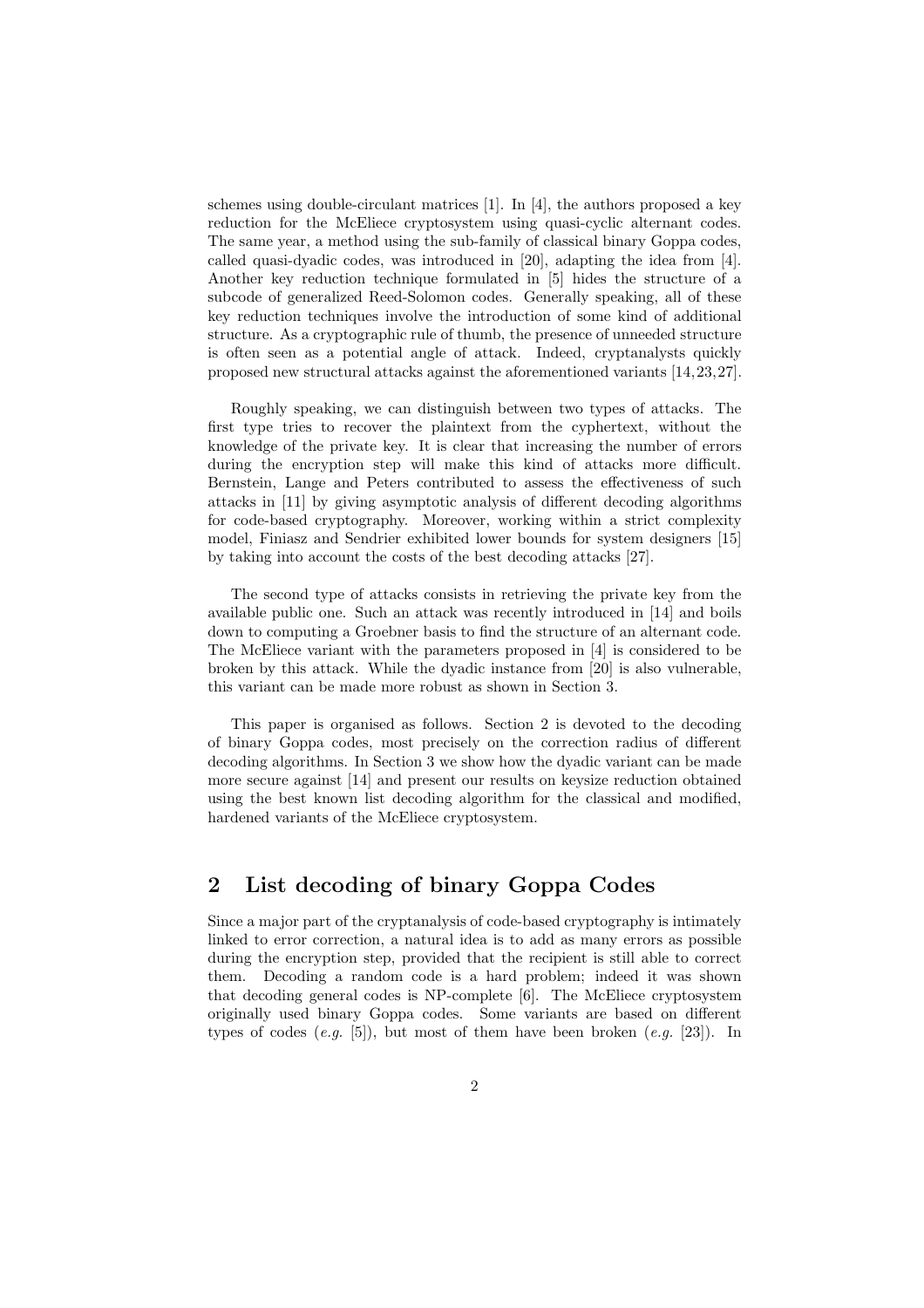the following, we briefly recall the state of the art of the decoding of binary Goppa codes, which are perhaps the most promising for McEliece cryptosystems.

The first algebraic decoding algorithm for classical Goppa codes was proposed by Patterson in 1975 [25]. This algorithm, basically a variation of the Berlekamp-Massey algorithm [7], runs in quadratic time in the code length. Patterson's method performs an unambiguous decoding, up to the error capacity t of the code. Since classical Goppa codes are alternant, that is they are subfield subcodes of generalised Reed-Solomon codes [18], we are able to perform the well-known Guruswami-Sudan list decoding (GS-LD) algorithm [16]. This method makes it possible to correct up to the generic Johnson bound given by  $n\left(1-\sqrt{1-\frac{2t}{n}}\right)$  errors, which is larger than t (see Figure 1). Consequently, this type of decoding does not ensure the uniqueness of the returned codewords anymore. The GS-LD algorithm is originally not tailored to the binary Goppa codes. Using specific properties of binary Goppa codes, Bernstein was able to extend Patterson's algorithm to perform a list decoding up to  $n\left(1-\sqrt{1-\frac{2t+2}{n}}\right)$  [8], which is larger than the generic Johnson bound. Recently, a technical report [2] revisits previous works to exhibit a list decoding algorithm for square-free binary Goppa codes which decodes up to the *binary* Johnson bound given by  $\tau_2 \triangleq \frac{n}{2} \left(1 - \sqrt{1 - \frac{4t+2}{n}}\right)$ , which is larger than the two former bounds. As shown in Figure 1, the closer the normalized distance is to 0.5, the better the binary Johnson bound is compared to the others. We will show in Section 3 that using binary Goppa codes with normalized minimum distances closer to 0.5 makes it possible to correct more errors and ultimately, to reduce the size of the keys.

List decoding algorithms basically involve two steps. The first stage finds, by interpolation, a bivariate polynomial connecting the received word with the support of the code. The second step consists in finding the roots of this polynomial. The cost of the algorithm from [2] is dominated by the interpolation step. This algorithm has an overall complexity of  $\mathcal{O}(n^2 \epsilon^{-5})$  and corrects up to  $(1 - \epsilon)\tau_2$  errors, where  $\tau_2$  is the binary Johnson bound. Decoding  $\tau_2$  errors is obviously prohibitively expensive but trade-offs between running time and number of corrected errors are easily achieved, making it possible to keep the cost of list decoding under control.

The classical McEliece or equivalently the Niederreiter cryptosystems [17,21] suffer from chosen cyphertext attacks [28]. Indeed, since a given plaintext can be encrypted to give different cyphertexts, an attacker could compare these different cyphertexts to extract the original plaintext. Different methods were proposed to make these cryptosystems more robust to chosen cyphertext attacks [13, 24, 26] leading to so-called CCA2-secure variants. When adding more errors than can be uniquely corrected, the decryption step will return a list of potential plaintexts. As already remarked in [10], CCA2-secure variants make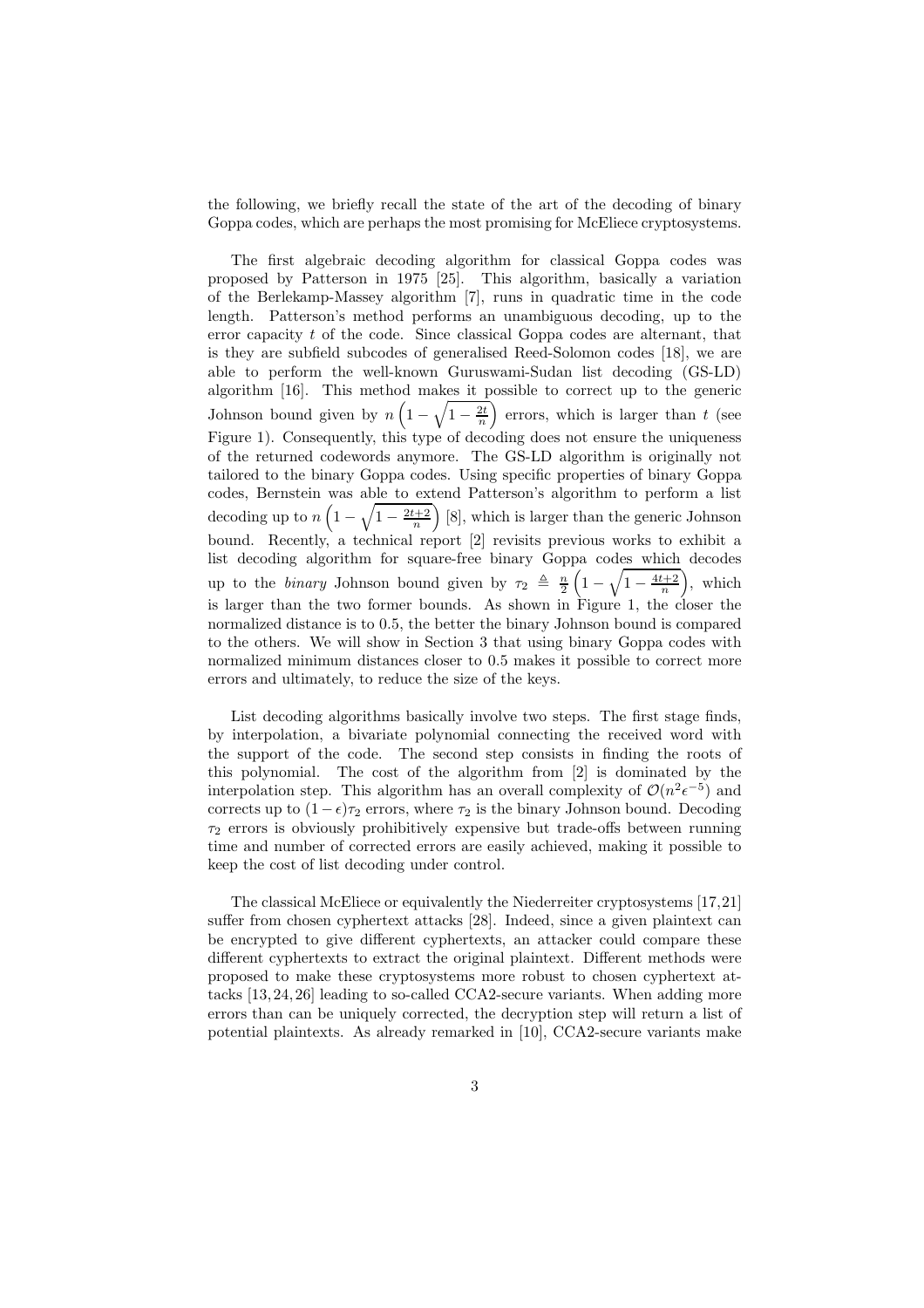

Figure 1: Comparison between the unambiguous decoding, generic and binary Johnson's bounds.

it possible to distinguish the original plaintext between all candidates returned by the list decoding algorithm used in the decryption process. Consequently, it is possible to make the task for an attacker much more difficult by adding more errors than the correction capacity. Using CCA2-secure variants and state-of-the-art list decoding algorithm, these extra-errors only add a small burden on the recipient to find the original plaintext.

### 3 Key reduction

Encrypting and decrypting with the McEliece cryptosystem is significantly faster than with more widespread cryptosystems based on number theory such as the ubiquitous RSA [20]. The main and perhaps only handicap holding back the McEliece cryptosystem is the substantially larger size of the public keys. We propose to address this problem not by using a well structured code as is often the case, but by adding as many errors as permitted by the best known list decoding algorithm [2]. For a given keysize, this increases the security level. Symmetrically, this makes it possible to use shorter keys while keeping a similar security level. Using a list decoding algorithm can thus lead to shorter keys at the expense of a moderately increased decryption time.

We focus on the family of square-free binary Goppa codes, which includes the traditionally used family of irreducible binary Goppa codes. In this case the error capacity  $t$  is equal to  $r$  the degree of Goppa polynomial. The algorithm decoding the largest number of errors for these codes is studied in [2]. This list decoding algorithm works for all alternant codes, but using proposition 1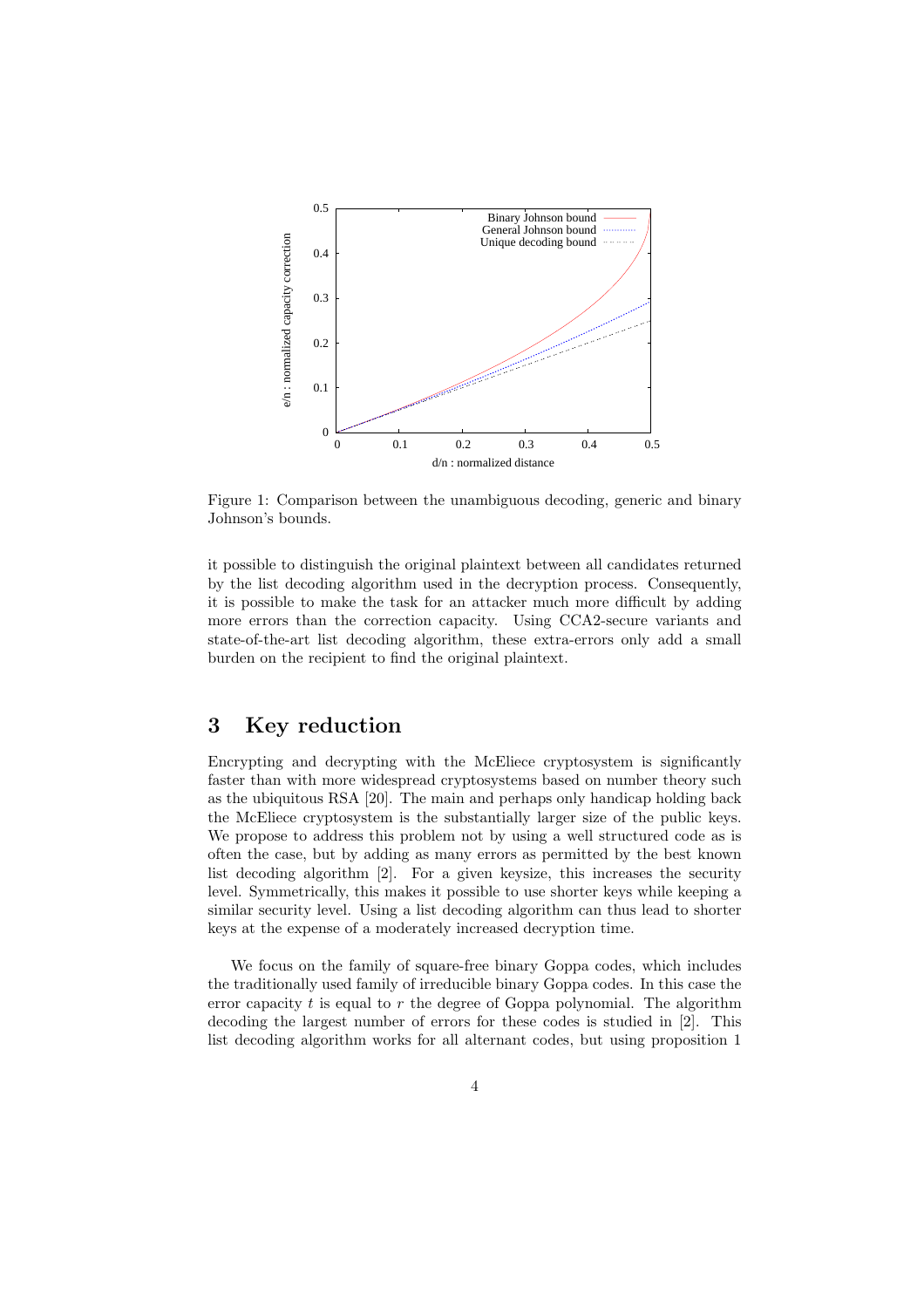improves the correction radius and leads to even shorter keys. We numerically searched for codes parameters yielding short keys and correcting up to  $\lceil \tau_2 \rceil - 1$ . We illustrate the benefits of list decoding by presenting examples for both the generic and dyadic variants.

#### 3.1 Generic variant

Tables 1, 2 and 3 show the keysize reduction obtained using the best known list decoding algorithm [2], for workfactors (WF) equal to  $2^{80}$ ,  $2^{112}$ ,  $2^{192}$  and  $2^{256}$ . For each workfactors, McEliece keysizes are given for Unambiguous Decoding  $(UD.)$  and List Decoding  $(L.D.).$  The involved codes are defined by m, the degree of the extension where G and  $\mathcal L$  are defined, the length n, the dimension k, the degree r of the Goppa polynomial  $G$ , and  $\tau_2$  is the binary Johnson bound reached by the list decoding algorithm. The workfactors have been estimated using the complexity model and the lower bounds given in [15].

Table 1: Comparison between the public keysize of generic McEliece cryptosystem using unambiguous and list decoding for given workfactors.

|                    |                 |                  |                  |                  | $\overline{\phantom{0}}$ | $\checkmark$ |                 |                     |
|--------------------|-----------------|------------------|------------------|------------------|--------------------------|--------------|-----------------|---------------------|
| Method             | m <sub>l</sub>  | $\boldsymbol{n}$ | $\boldsymbol{k}$ | $\boldsymbol{r}$ | $\tau_2$                 | WF           |                 | Keysize gain $(\%)$ |
| U.D.               | 11              | 1893             | 1431             | 42               |                          | 80.025       | 661122          |                     |
| L.D.               | 11              |                  | 1876 1436        | 40               | 41                       | 80.043       | 631840          | 4.43                |
| U.D.               |                 | 12 2887 2191     |                  | 58               |                          |              | 112.002 1524936 |                     |
| L.D.               | 12 <sub>1</sub> |                  | 2868 2196        | 58               | 59                       |              | 112.026 1475712 | 3.23                |
| $\overline{U}$ .D. |                 | 12 3307 2515     |                  | 66               |                          |              | 128.007 1991880 |                     |
| L.D.               |                 | 12 3262 2482     |                  | 65               | 66                       |              | 128.021 1935960 | 2.81                |
| U.D.               |                 | 13 5397 4136     |                  | 97               |                          |              | 192.003 5215496 |                     |
| L.D.               |                 | 13 5269          | 4021             | 96               | 98                       |              | 192.052 5018208 | 3.78                |
| U.D.               |                 | 13 7150 5447     |                  | 131              |                          |              | 256.002 9276241 |                     |
| L.D.               |                 | 13 7008 5318     |                  | 130              | 133 <sup> </sup>         |              | 257.471 8987420 | 3.11                |

Table 1 refers to the generic McEliece system where the size of the public keys is given by  $(n - k) \times k = mkr$ . As shown in figure 1, using a list decoding algorithm is all the more interesting as the normalized minimum distance  $(2r+1)/n$  gets closer to 0.5, which has apparently an adverse effect on the keysize. However, even in this unfavorable case, we were still able to exhibit a keysize reduction of about 4%.

#### 3.2 Dyadic case

The attack proposed by Faugère, Otmani, Perret and Tillich in [14] uses Groebner basis computations to recover the private key from the only knowledge on the public one. It was specifically designed to break the compact key McEliece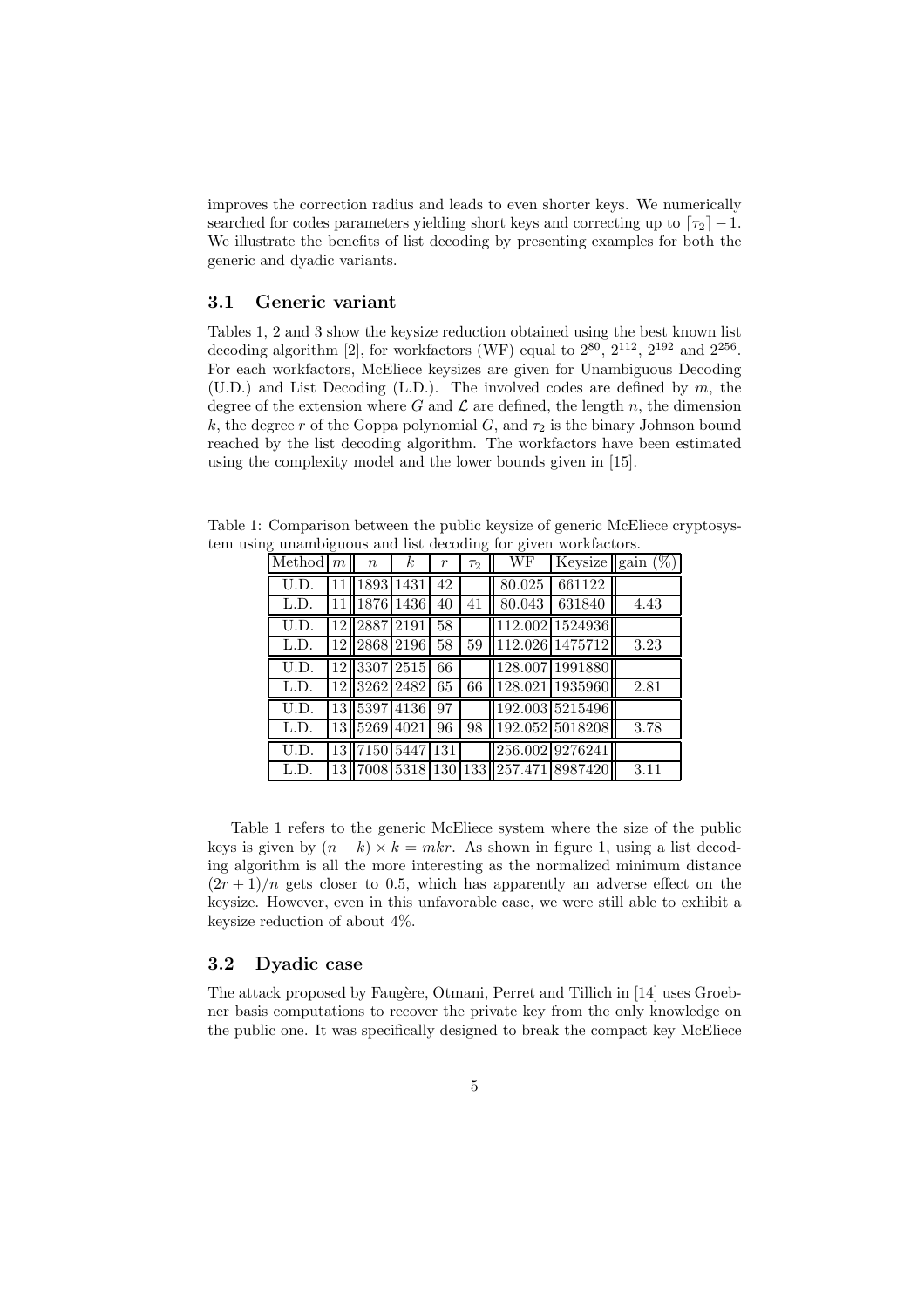variants proposed in [4, 20], which use the structure of alternant codes. The variant proposed in [20] uses binary Goppa codes in dyadic form, which are also alternant codes. The attack in [14] thus applies and can recover an equivalent private key in an alternant code form. However, this is not sufficient to break the system when using Goppa codes. Indeed, the attack does not directly retrieve the Goppa polynomial  $G$  of degree  $r$  which is crucial to decode [2,25], but finds a generator matrix of an alternant code without a Goppa structure and with designed minimum distance  $r + 1$ . However, when using a Goppa code, the private key is a generator matrix of a code with designed minimum distance  $2r + 1$  thanks to the following proposition, demonstrated in [2,12]:

**Proposition 1.** Let G be a square-free polynomial in  $\mathbb{F}_{2^m}$  and L be a list of n *elements of*  $\mathbb{F}_{2^m}$  *which are not roots of G. Then* 

$$
\Gamma(\mathcal{L}, G) = \Gamma(\mathcal{L}, G^2),
$$

*where*  $\Gamma(\mathcal{L}, G)$  *is the Goppa code generated by*  $\mathcal L$  *and*  $G$ *.* 

The direct consequence is that the attacker won't be able to decode. Indeed, this attack retrieves  $n/r$  variables Y and n variables X such that  $Y_i = G(X_i)^{-1}$ . In order to protect against a potential interpolation of the Goppa polynomial G of degree r, we impose that  $r + 1 > \frac{n}{r}$ , that is  $r(r + 1) > n$ . Consequently, this attack does not totally break the McEliece variant based on dyadic forms. Moreover, as stated in [14], the attack becomes unpractical, for the moment, when the extension degree  $m$  is greater than 16. Working with such an extension degree slightly increases the public keysize of McEliece compared to the parameters proposed in [20], while staying drastically smaller than with the generic form, as shown in tables 1, 2 and 3.

Table 2: Comparison between the public keysize of dyadic McEliece cryptosystem with  $r(r+1) > n$  using unambiguous and list decoding for given workfactors.

| Method            | m <sub>  </sub> | $\boldsymbol{n}$ | $\boldsymbol{k}$  | $\boldsymbol{r}$ | $\tau_2$ | WF                                      |       | Keysize gain $(\%)$ |
|-------------------|-----------------|------------------|-------------------|------------------|----------|-----------------------------------------|-------|---------------------|
| U.D.              | 11              | 1792             | 1088              | 64               |          | 82.518                                  | 11968 |                     |
| L.D.              | 11              | 1728             | $\overline{1024}$ | 64               | 67       | 82.976                                  | 11264 | 5.88                |
| U.D.              | 12              | 2944             | 1408              | 128              |          | 116.735                                 | 16896 |                     |
| L.D.              | 13              | 2816             | 1280              | 128              | 134      | 113.896                                 | 15360 | 9.09                |
| L.D.              | 13              | 7680             |                   |                  |          | 1024 512 552 113.084                    | 13312 | 21.21               |
| U.D.              | 12              | 3200             | 1664 128          |                  |          | 131.235                                 | 19968 |                     |
| L.D.              | 12              | 3072             | 1536 128          |                  |          | 134 129.745                             | 18432 | 7.69                |
| U.D.              | 13              | 5888             | 2560 256          |                  |          | 205.804                                 | 33280 |                     |
| L.D.              | 13              | 5632             | 2304 256 269      |                  |          | 199.473                                 | 29952 | 10.00               |
| $\overline{U.D.}$ | 15              | 11264 3584 512   |                   |                  |          | 279.002                                 | 53760 |                     |
| L.D.              |                 |                  |                   |                  |          | 15   10752   3072   512   539   258.223 | 46080 | 14.29               |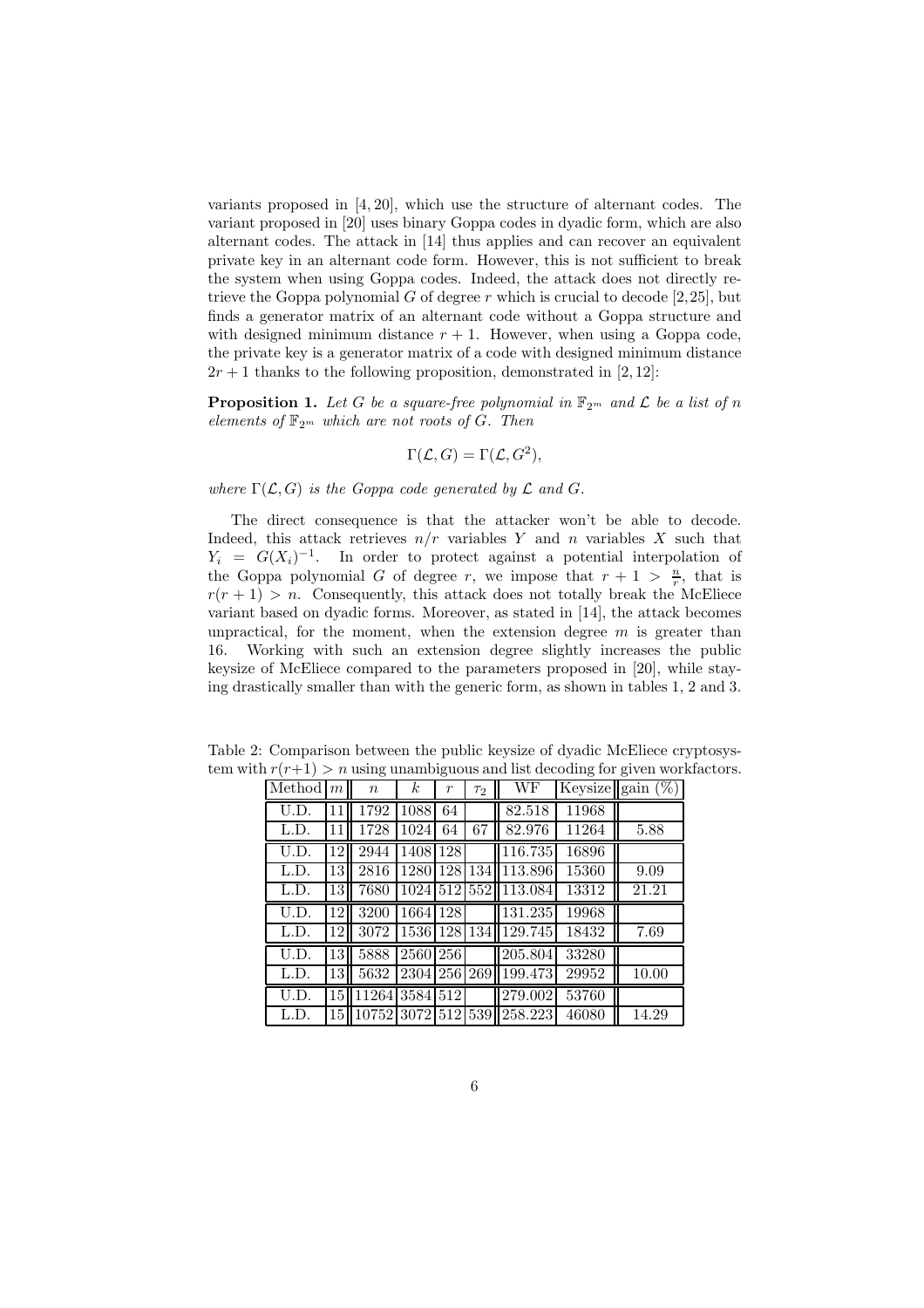| Method $ m $ |                 | $\boldsymbol{n}$  | $\boldsymbol{k}$ | $\boldsymbol{r}$ | $\tau_2$ | WF                                        |       | Keysize gain $(\%)$ |
|--------------|-----------------|-------------------|------------------|------------------|----------|-------------------------------------------|-------|---------------------|
| U.D.         | 16 <sup> </sup> | 5120              | 1024             | 256              |          | 81.765                                    | 16384 |                     |
| L.D.         | 16              | 5120              | 1024             | 256              | 134      | 86.216                                    | 16384 | $\Omega$            |
| U.D.         | 16              | 3840              | 1792             | 128              |          | 113.785                                   | 28672 |                     |
| L.D.         | 16              | 5632              | 1536             | 256              | 269      | 116.400                                   | 24576 | 14.29               |
| U.D.         | 16              | 5888              | 1792             | 256              |          | 132.470                                   | 28672 |                     |
| L.D.         | 16 <sup> </sup> | 9728              | 1536             | 512              | 542      | 133.534                                   | 24576 | 14.29               |
| U.D.         |                 | 16 10752 2560     |                  | 512              |          | 199.067                                   | 40960 |                     |
| L.D.         |                 | 16   10752   2560 |                  | 512              | 539      | 209.414                                   | 40960 | 0                   |
| U.D.         |                 | 16 11776 3584     |                  | 512              |          | 264.846                                   | 57344 |                     |
| L.D.         |                 |                   |                  |                  |          | 16   19456   3072   1024   1085   267.203 | 49152 | 14.29               |

Table 3: Comparison between the public keysize of dyadic McEliece cryptosystem with  $m \geq 16$  using unambiguous and list decoding for given workfactors.

In table 2, we look at the case of the dyadic variant with countermeasure  $r(r + 1) > n$ . The size of the public key now becomes mk [20], removing the conflicting constraints on  $r$ . Key reduction up to  $21\%$  can now be achieved. Finally, results on the dyadic variant with countermeasure  $m \geq 16$  are presented in table 3. As previously discussed, we expect better reductions than in the generic case. Indeed, our experiments showed a key reduction of more than 14%. Note that in this case, the degree  $r$  of the Goppa polynomial is the same as the dimension  $k$  of the code. This is easily explained: the large extension degree becomes such a strong constraint on the parameters that it removes all freedom when choosing the code dimension.

Table 4 displays the recommended keysizes for cryptosystems based on the Discrete Logarithm Problem over finite fields (DLP), for different security levels [3,22]. For the sake of comparison, we also include the smallest keysizes obtained with McEliece variants although in all impartiality, it should be stressed that we lack sufficient perspective to correctly assess the true security level of these fairly new variants. While the keysizes for the McEliece cryptosystem are still larger than their discrete logarithm counterparts, the gap significantly narrows when going at higher security levels. Moreover, the costs for McEliece encryption and decryption rise much more slowly with the security level than they do with DLP based or RSA systems [20].

### 4 Conclusion

In light of the recent study on the list decoding of binary Goppa codes [2], we compared the size of public keys for different variants of the McEliece cryptosystem. We showed that using list decodable codes in McEliece cryptosystems deliver compelling benefits. We explained how to secure the dyadic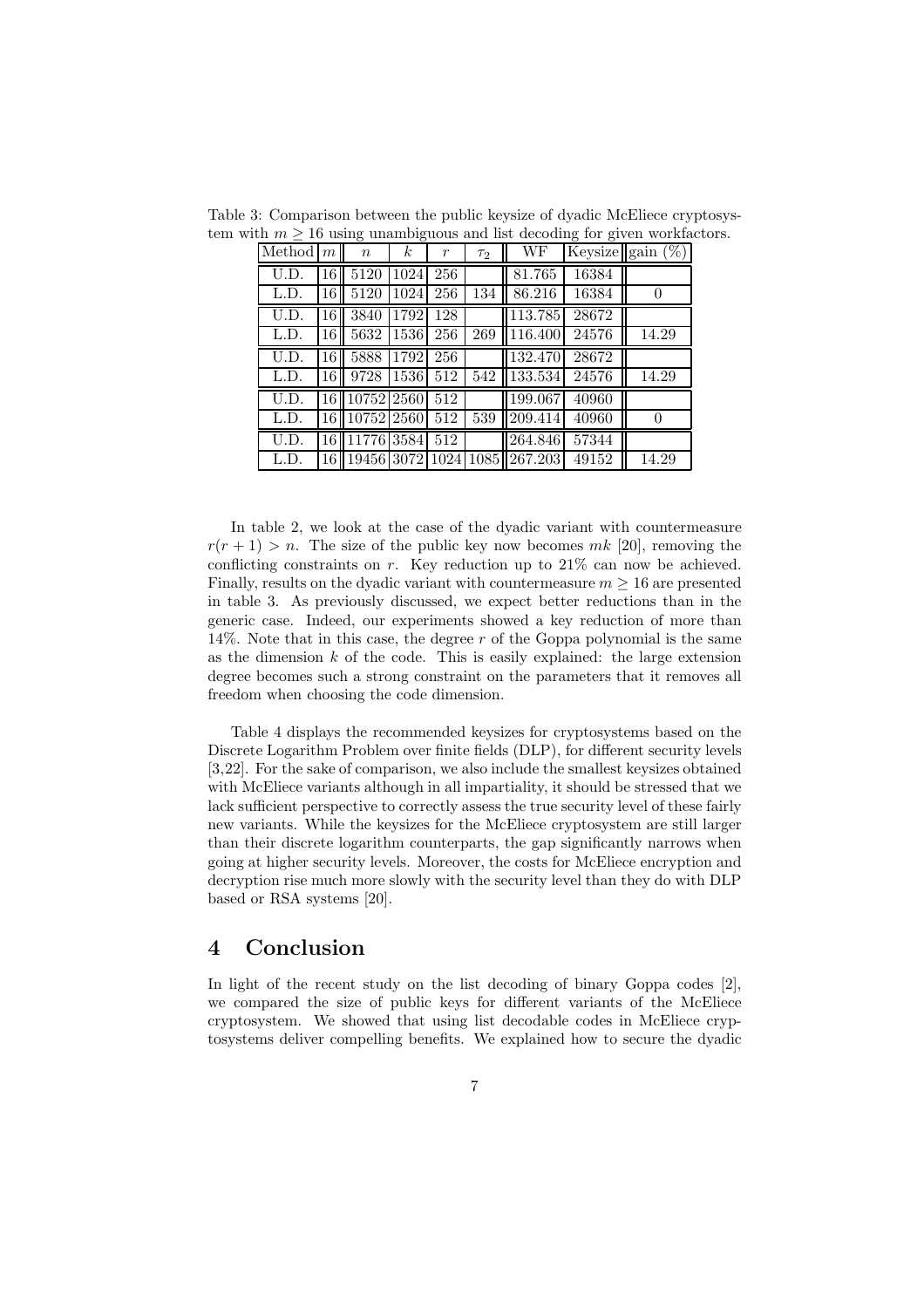|     | Security level Discrete Logarithm McEliece ratio |       |         |
|-----|--------------------------------------------------|-------|---------|
| 80  | 1024                                             | 11264 |         |
| 112 | 2048                                             | 13312 | 6.5     |
| 128 | 3072                                             | 18432 | $6.0\,$ |
| 192 | 7680                                             | 29952 | 3.9     |
| 256 | 15360                                            | 46080 | 3.0     |

Table 4: Keysize comparison between cryptosystem based on discrete logarithm over finite fields and McEliece cryptosystem using list decoding.

variant against currently known attacks while reducing the size of the keys using list decoding. For example, for a workfactor of  $2^{80}$ , list decoding lowers the public keysize from 661,122 bits for the generic variant to 11,264 bits for the dyadic variant. It is worth mentioning that contrary to previous attempts at reducing the McEliece keysizes, using list decoding does not introduce any additional structure that could be used to attack the system.

#### Acknowledgements

The authors would like to thank Matthieu Finiasz, Jérôme Milan, Rafael Misoczki and Ayoub Otmani for stimulating discussions and improving the editorial quality, and to express his gratitude to Nicolas Sendrier who kindly let us build on his software.

The second author (P. Barreto) is supported by the Brazilian National Council for Scientific and Technological Development (CNPq) under research productivity grant 303163/2009-7.

#### References

- [1] Carlos Aguilar Melchor, Pierre-Louis Cayrel, and Philippe Gaborit. A new efficient threshold ring signature scheme based on coding theory. In Johannes Buchmann and Jintai Ding, editors, *Post-Quantum Cryptography*, volume 5299 of *Lecture Notes in Computer Science*, pages 1–16. Springer Berlin / Heidelberg, 2008.
- [2] Daniel Augot, Morgan Barbier, and Alain Couvreur. List-decoding of binary Goppa codes up to the binary Johnson bound. Technical report, INRIA Saclay, 2010.
- [3] Elaine Barker, William Barker, William Burr, William Polk, and Miles Smid. Recommendation for key management part 1: General (revised). *Nist Special Publication 80057*, (1/3):1–142, 2007.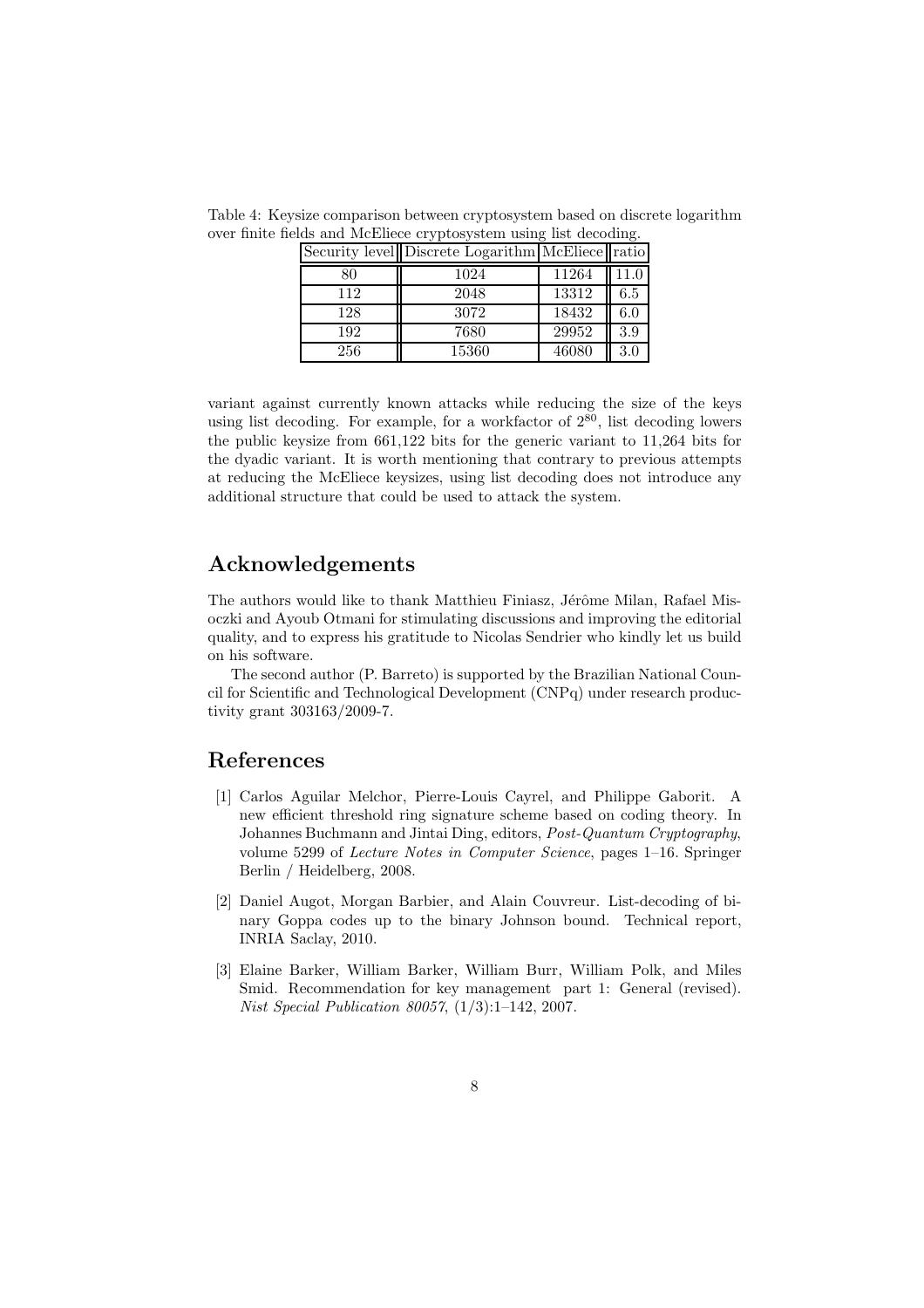- [4] Thierry Berger, Pierre-Louis Cayrel, Philippe Gaborit, and Ayoub Otmani. Reducing key length of the mceliece cryptosystem. In Bart Preneel, editor, *Progress in Cryptology AFRICACRYPT 2009*, volume 5580 of *Lecture Notes in Computer Science*, pages 77–97. Springer Berlin / Heidelberg, 2009.
- [5] Thierry P. Berger and Pierre Loidreau. How to mask the structure of codes for a cryptographic use. *Designs, Codes and Cryptography*, 35:63–79, 2005.
- [6] Elwin Berlekamp, Robert McEliece, and Henk Van Tilborg. On the inherent intractability of certain coding problems. *Information Theory, IEEE Transactions on*, 24(3):384 – 386, May 1978.
- [7] Elwyn Berlekamp. *Algebraic coding theory*. Aegean Park Press, 2 edition, 1984.
- [8] Daniel Bernstein. List decoding for binary Goppa codes. http://cr.yp. to/codes/goppalist-20081107.pdf, 2008.
- [9] Daniel Bernstein, Johannes Buchmann, and Erik Dahmen, editors. *Post-Quantum cryptography*. Springer Berlin / Heidelberg, 2009.
- [10] Daniel Bernstein, Tanja Lange, and Christiane Peters. Attacking and defending the McEliece cryptosystem. In Johannes Buchmann and Jintai Ding, editors, *Post-Quantum Cryptography*, volume 5299 of *Lecture Notes in Computer Science*, pages 31–46. Springer Berlin / Heidelberg, 2008.
- [11] Daniel Bernstein, Tanja Lange, and Christiane Peters. Explicit bounds for generic decoding algorithms for code-based cryptography. *WCC 2009*, pages 168–180, May 2009.
- [12] Daniel Bernstein, Tanja Lange, and Christiane Peters. Wild McEliece. Cryptology ePrint Archive, Report 2010/410, 2010. accepted at SAC 2010.
- [13] Daniela Engelbert, Raphael Overbeck, and Arthur Schmidt. A summary of McEliece-type cryptosystems and their security. Cryptology ePrint Archive, Report 2006/162, 2006.
- [14] Jean-Charles Faugère, Ayoub Otmani, Ludovic Perret, and Jean-Pierre Tillich. Algebraic cryptanalysis of McEliece variants with compact keys. In Henri Gilbert, editor, *Advances in Cryptology EUROCRYPT 2010*, volume 6110 of *Lecture Notes in Computer Science*, pages 279–298. Springer Berlin / Heidelberg, 2010.
- [15] Matthieu Finiasz and Nicolas Sendrier. Security bounds for the design of code-based cryptosystems. In Mitsuru Matsui, editor, *Advances in Cryptology ASIACRYPT 2009*, volume 5912 of *Lecture Notes in Computer Science*, pages 88–105. Springer Berlin / Heidelberg, 2009.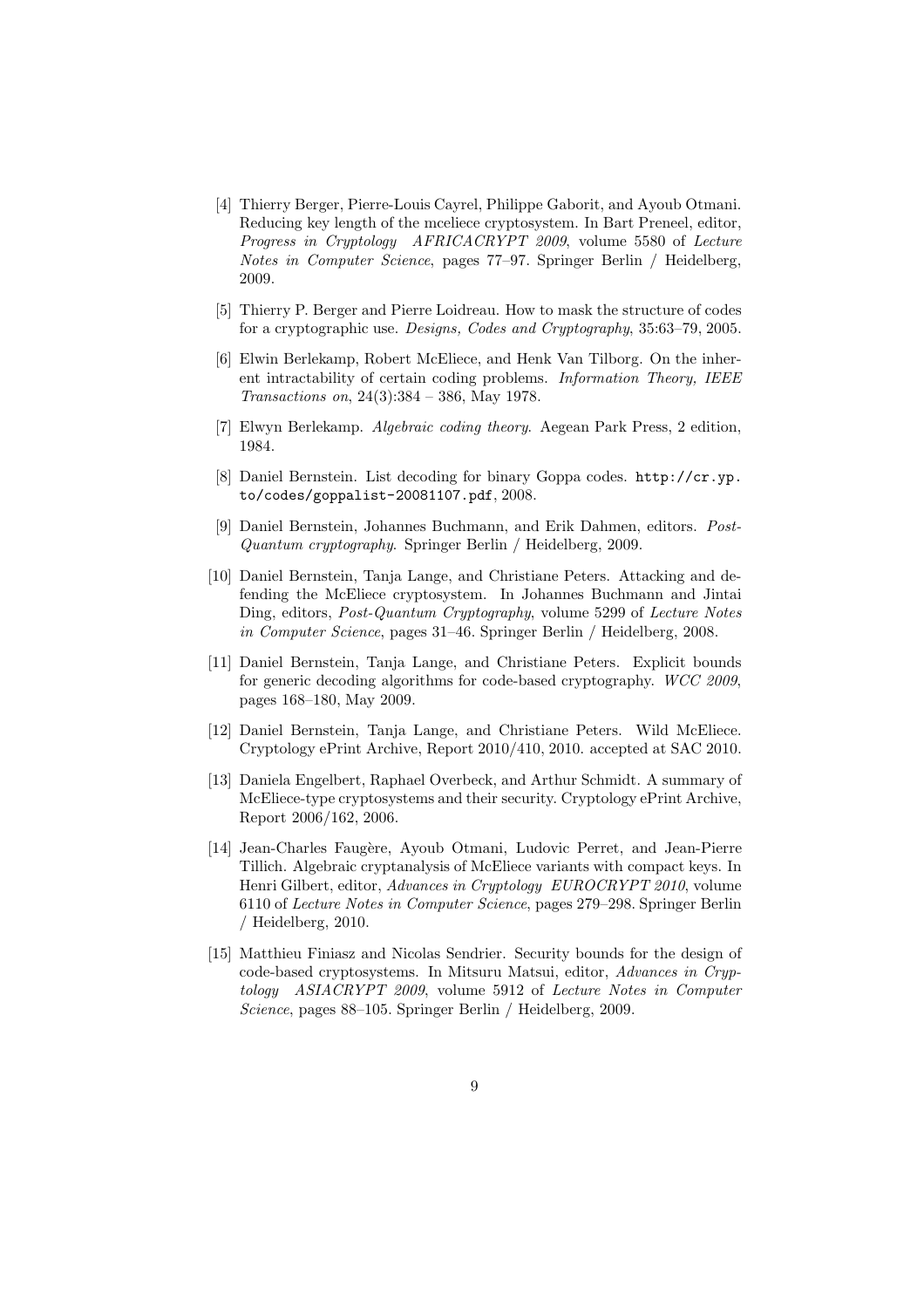- [16] Venkatesan Guruswami and Madhu Sudan. Improved decoding of Reed-Solomon and algebraic-geometry codes. *Information Theory, IEEE transactions on*, 45(6):1757–1767, 1999.
- [17] Yuan Xing Li, R.H. Deng, and Xin Mei Wang. On the equivalence of McEliece's and Niederreiter's public-key cryptosystems. *Information Theory, IEEE Transactions on*, 40(1):271 –273, January 1994.
- [18] Florence Jessie. MacWilliams and Neil James Alexander Sloane. *The theory of error-correcting codes. II*. North-Holland Publishing Co., Amsterdam, 1977. North-Holland Mathematical Library, Vol. 16.
- [19] Robert McEliece. A public-key cryptosystem based on algebraic coding theory. *Deep Space Network Progress Report*, 44:114–116, 1978.
- [20] Rafael Misoczki and Paulo Barreto. Compact McEliece keys from Goppa codes. Cryptology ePrint Archive, Report 2009/187, 2009.
- [21] Harald Niederreiter. Knapsack-type cryptosystems and algebraic coding theory. *Problems of Control and Information Theory*, pages 15(2):159–166, 1986.
- [22] Hilarie Orman and Paul Hoffman. *Determining Strengths For Public Keys Used For Exchanging Symmetric Keys*. Purple Streak Development and VPN Consortium, april 2004.
- [23] Ayoub Otmani, Jean-Pierre Tillich, and Lonard Dallot. Cryptanalysis of two McEliece cryptosystems based on quasi-cyclic codes. *Mathematics in Computer Science*, 3:129–140, 2010.
- [24] Raphael Overbeck and Nicolas Sendrier. Code-based cryptography. In Daniel Bernstein, Johannes Buchmann, and Erik Dahmen, editors, *Post-Quantum Cryptography*, pages 95–145. Springer Berlin / Heidelberg, 2009.
- [25] Nicholas Patterson. The algebraic decoding of Goppa codes. *Information Theory, IEEE Transactions on*, 21(2):203 – 207, March 1975.
- [26] David Pointcheval. Chosen-ciphertext security for any one-way cryptosystem. In Hideki Imai and Yuliang Zheng, editors, *Public Key Cryptography*, volume 1751 of *Lecture Notes in Computer Science*, pages 129–146. Springer Berlin / Heidelberg, 2000.
- [27] Jacques Stern. A method for finding codewords of small weight. In Grard Cohen and Jacques Wolfmann, editors, *Coding Theory and Applications*, volume 388 of *Lecture Notes in Computer Science*, pages 106–113. Springer Berlin / Heidelberg, 1989.
- [28] Eric Verheul, Jeroen Doumen, and Henk Van Tilborg. Sloppy Alice attacks! adaptive chosen ciphertext attacks on the McEliece public-key cryptosystem. In *Information, coding and mathematics: proceedings of workshop*